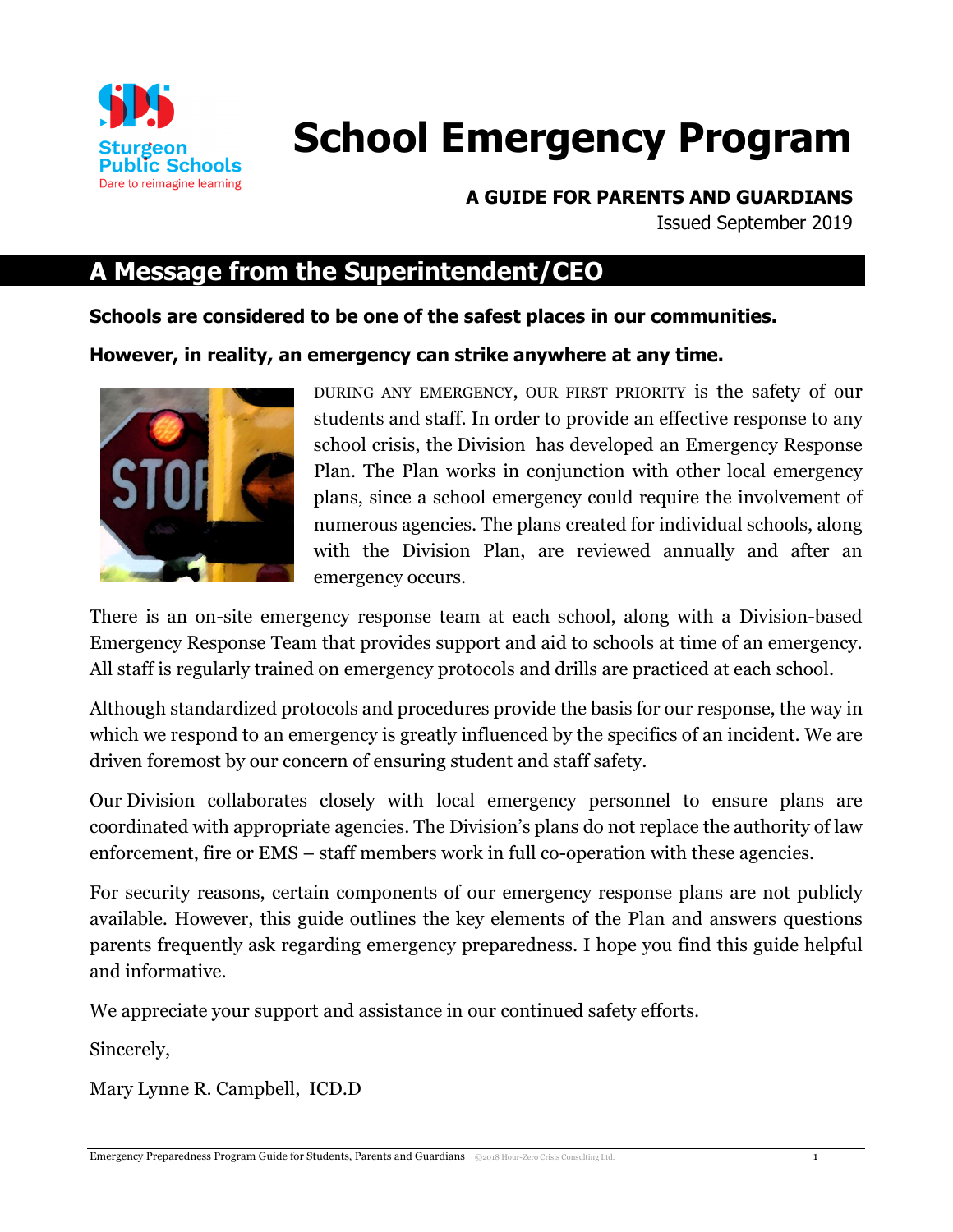## **Keeping Safe**

THROUGHOUT THE YEAR, SCHOOLS CONDUCT TRAINING AND DRILLS to help better prepare students and staff for possible emergency situations. When a school is confronted with an emergency, staff will assess the situation and then decide on a course of action.

Schools conduct drills throughout the year to rehearse emergency procedures. These exercises prepare students and staff to act quickly and help to minimize a child's fear during a real emergency.

In addition to the procedures described below, schools also practice protocols such as "Drop-Cover-Hold," a method of protecting vital body parts during some natural disasters, and conduct fire drills. All staff and students are required to participate in these drills.

| <b>Lock-Down</b>                 | Lock-Downs are usually used in response to acts or threats of violence to students<br>and/or staff directly impacting the school. During a Lock-Down all doors to and within<br>the school are locked. No one is permitted in or out of any area once it has been<br>locked. Students and staff must respond very quickly to a Lock-Down command to get<br>to a safe location before doors are locked. No one, other than law enforcement, is<br>permitted access to the building until the Lock-Down is over.                     |
|----------------------------------|------------------------------------------------------------------------------------------------------------------------------------------------------------------------------------------------------------------------------------------------------------------------------------------------------------------------------------------------------------------------------------------------------------------------------------------------------------------------------------------------------------------------------------|
|                                  |                                                                                                                                                                                                                                                                                                                                                                                                                                                                                                                                    |
| <b>Hold and</b><br><b>Secure</b> | Hold and Secure is used in response to security threats or criminal activity outside the<br>school. During a Hold and Secure, all entrance doors to the school are locked, with no<br>one permitted in or out of the building. No one, other than law enforcement, is<br>permitted access to the building until the Hold and Secure has been cleared.                                                                                                                                                                              |
|                                  |                                                                                                                                                                                                                                                                                                                                                                                                                                                                                                                                    |
| Shelter-in-<br><b>Place</b>      | Generally, Shelter-in-Place is used during an environmental emergency, such as severe<br>storms or chemical spills. During a Shelter-in-Place, students and staff retreat to safe<br>zones to seek shelter. This includes having students or staff who are outdoors come<br>back into the school. Each school's emergency response plan identifies the safest<br>location for its occupants and how to seal a room from hazardous conditions. Students<br>will not be released or dismissed until the situation has been resolved. |
|                                  |                                                                                                                                                                                                                                                                                                                                                                                                                                                                                                                                    |
| <b>Evacuation</b>                | An Evacuation requires all students and staff to leave the school and go to an alternate<br>location. This may mean only going outside and away from the building until it is safe<br>to re-enter the school. In other cases, students and staff may need to go to an<br>evacuation center. Parents will be informed of the alternate location through the<br>school's Crisis Notification Network.                                                                                                                                |
|                                  |                                                                                                                                                                                                                                                                                                                                                                                                                                                                                                                                    |
| <b>Dismissal</b>                 | Under some circumstances it may be determined that it is best to dismiss students to<br>their homes and families as expeditiously as possible. Should this be the case, every<br>attempt will be made to alert the emergency contact for each student of the situation<br>and to ensure young students are not left unsupervised.                                                                                                                                                                                                  |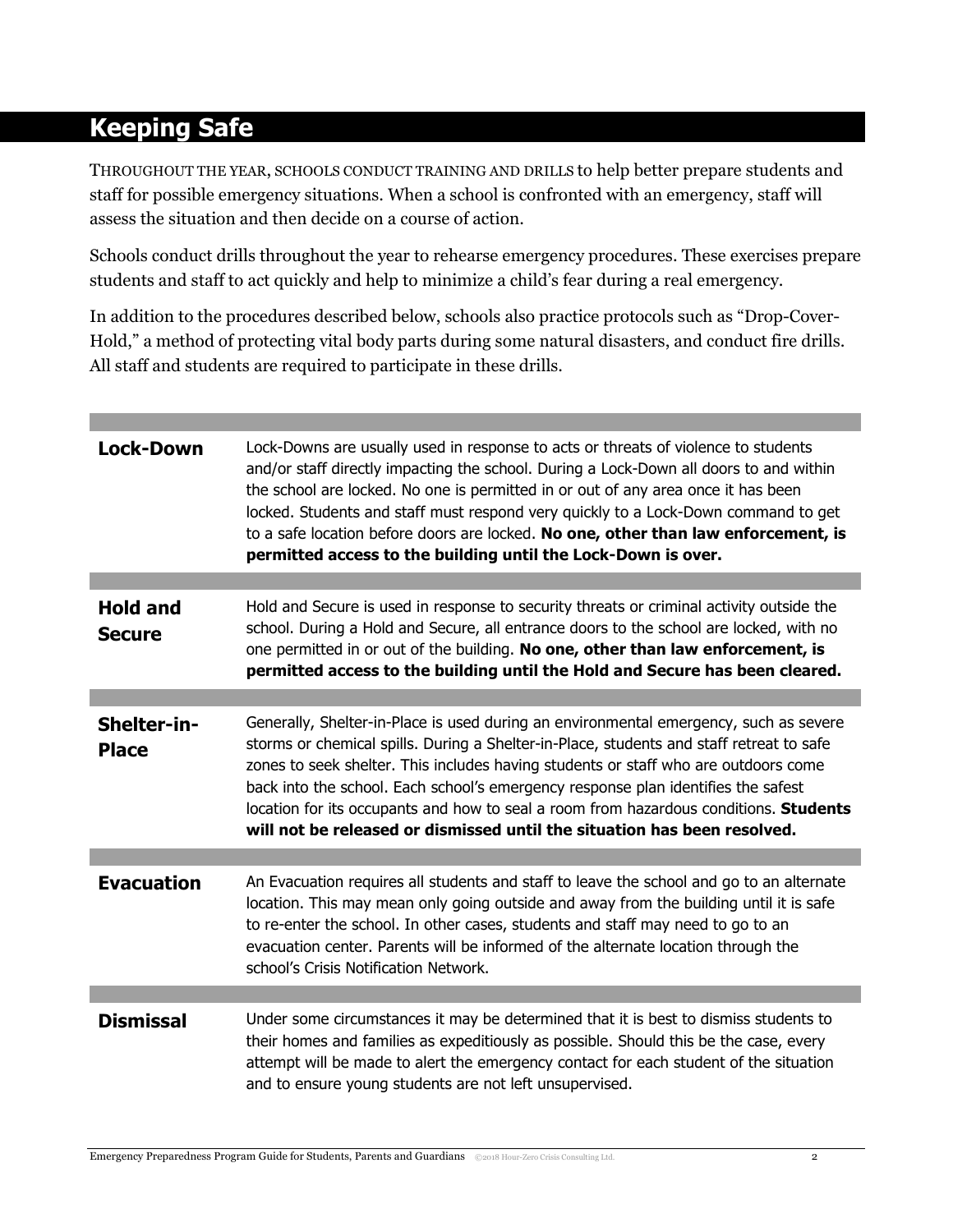### **Reuniting with your Child**



WE RECOGNIZE THAT WHEN AN EMERGENCY OCCURS parents will be worried and want to be reunited with their child as quickly as possible. It is our intention to make this happen. However, to ensure every child's safety and the safety of staff, specific procedures have been established for releasing students.

Parents are asked to adhere to the parent-child reunification procedures listed below. Staff will work hard to ensure these procedures take place without delay. However, please understand the process will still take some time: we ask for your patience when you arrive at the Parent-Child Reunion Area.

#### **Parent-Child Reunion Procedures**

- 1. **A Parent-Child Reunion Area will be established**. Parents will be notified at the time of the emergency of the Reunion Area's location. The location may not be at the school — the location will depend on the specifics of the emergency.
- 2. **You will be required to fill out a Student Release Request Form.** This ensures all students are accounted for at all times and students are only released to authorized individuals.
- 3. **Students will only be released to an individual designated as legal guardian or emergency contact** on the student's Emergency Card, which is completed at time of school registration. Please be sure to keep this information current with your school, as the school will only release a child to someone listed as an Emergency Contact — there will be no exceptions.
- 4. **Valid identification is required to pick up your child**. This is required to protect your child from any unauthorized individuals attempting to pick up students. Even if school personnel know you, you must still present I.D. as the school may be receiving assistance from other schools or outside agencies.
- 5. **You will be required to sign for the release of your child.** This is extremely important, as it ensures your child, along with other students, is accounted for at all times. Please do not just take your child from the school or evacuation center without signing for his/her release.
- 6. **Once you have been reunited with your child, please leave the area immediately**. This is for your own safety and that of your child.

**If you are unable to pick up your child**, he/she will be kept at the Parent-Child Reunion Center until alternate arrangements can be made. Your child will be supervised at all times.